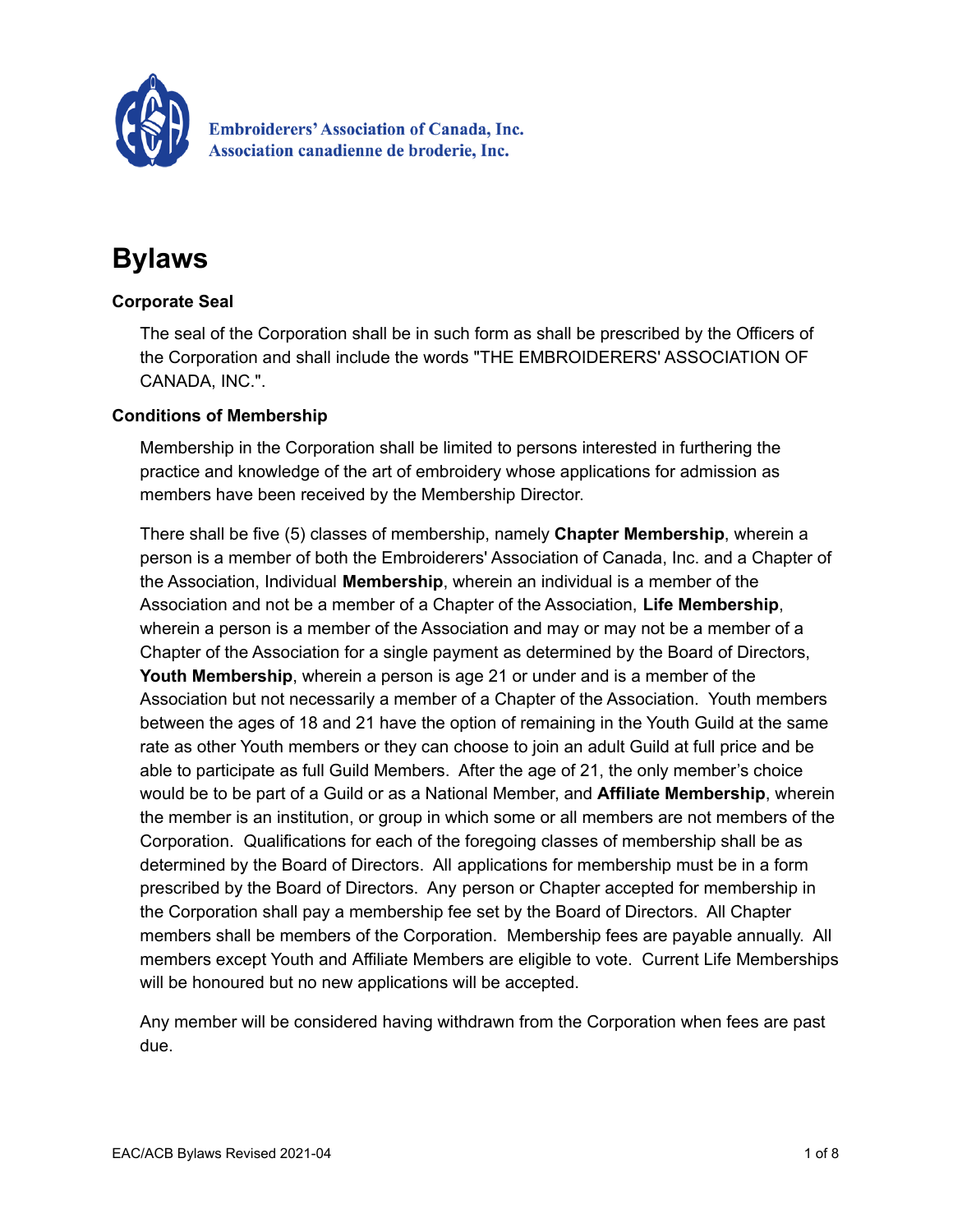## **Head Office**

Until changed in accordance with the Act, the head office of the Corporation shall be located at the City of Winnipeg in the Province of Manitoba, Canada, at the place therein where the business of the Corporation may from time to time be carried on.

The Corporation may establish other offices and agencies elsewhere within Canada, as the Board of Directors may deem expedient by resolution.

The property and business of the Corporation shall be managed by a board including four (4) officers and not more than seven (7) directors, of whom not less than three-quarters (3/4) shall constitute a quorum, who shall be elected by and from the members of the Corporation. This board shall be known as the Board of Directors. Board Members must be individuals 18 years of age with power under law to contract. Board Members shall be elected for a term of two (2) years by the members at an annual meeting of members.

Meetings of the Board of Directors may be held at any time and place to be determined by the Board Members provided that 48 hours written electronic notice of such meeting shall be given to each Board Member. There shall be at least one (1) meeting per year of the Board of Directors. No error or omission in giving notice of any meeting of the Board of Directors or any adjourned meetings of the Board of Directors of the Corporation shall invalidate such meeting or make void any proceedings taken thereat and any officer or director may at any time waive notice of any such meeting and may ratify, approve and confirm any or all proceedings taken or had thereat. Each Board Officer and Director is authorized to exercise one (1) vote. If all the Board Members of the Corporation consent thereto generally or in respect of a particular meeting, a Board Member may participate in a meeting of the Board or of a committee of the Board by means of such conference telephone or other communications facilities as permit all persons participating in the meeting to communicate with each other, and a Board Member participating in such a meeting by such means is deemed to be present at the meeting. A resolution in writing, signed by all the Board Members entitled to vote on that resolution at a Board Meeting or Committee of the Board, is as valid as if it had been passed at a Board Meeting or Committee of the Board. Any member entitled to attend EAC meetings may request to attend an electronic meeting of the Board. The result of an electronic vote is as valid as if it had been passed at a regular Board meeting and is to be included in the records of the following meeting. Any member entitled to attend EAC meetings may request to attend an electronic meeting of the Board.

The Board Members shall serve as such without remuneration and no officer or director shall directly or indirectly receive any profit from a position as such; provided that a Board Member may be paid reasonable expenses incurred in the performance of board duties. Nothing herein contained shall be construed to preclude any Board Member from serving the Corporation in any other capacity and receiving compensation therefor.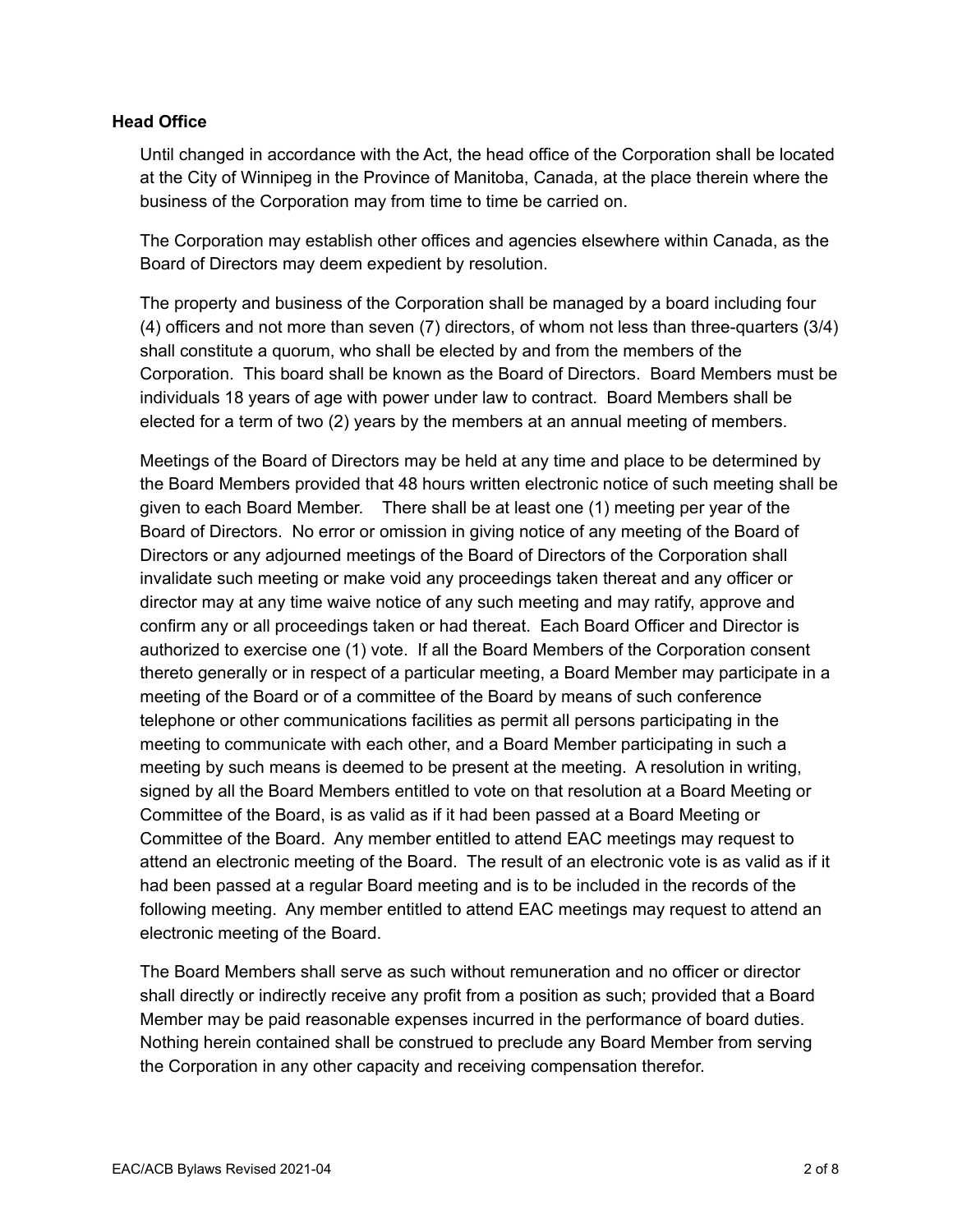A retiring Board Member shall remain in office until the dissolution or adjournment of the meeting at which their retirement is accepted, and a successor is elected.

The Board of Directors may appoint such agents and engage such employees as it shall deem necessary from time to time and such persons shall have such authority and shall perform such duties as shall be prescribed by the Board of Directors at the time of such appointment.

The Board of Directors shall fix a reasonable remuneration for all officers, directors, agents and employees and committee members by resolution. Such resolution shall have force and effect only until the next meeting of members when such resolution shall be confirmed by resolution of the members, or in the absence of such confirmation by the members, then the remuneration of such officers, directors, agents or employees and committee members shall cease to be payable from the date of such meeting of members.

## **Indemnity to Officers and Others**

Every director or officer of the Corporation or other person who has undertaken or is about to undertake any liability on behalf of the Corporation or any company controlled by it and their heirs, executors and administrators, and estate and effects, respectively, shall from time to time and at all times, be indemnified and saved harmless out of the funds of the Corporation, from and against:

- a. All costs, charges and expenses which such director, officer or other person sustains or incurs in or about any action, suit or proceedings which is brought, commenced or prosecuted against them, or in respect of any act, deed, matter or thing whatsoever, made, done or permitted by them, on or about the execution of the duties of the office or in respect to any such liability;
- b. All other costs, charges and expenses which they sustain or incur in or about or in relation to the affairs thereof, except such costs, charges or expenses as are occasioned by their own willful neglect or default.

## **Powers of the Board of Directors**

The Board Members of the Corporation may administer the affairs of the Corporation in all things and make or cause to be made for the Corporation, in its name, any kind of contract which the Corporation may lawfully enter into and, save as hereinafter provided, generally, may exercise all such other powers and do all such other acts and things as the Corporation is by its charter or otherwise authorized to exercise and do.

The Board Members have power to authorize expenditures on behalf of the Corporation from time to time and may delegate by resolution to an officer or officers of the Corporation the right to employ and pay salaries to employees. The Board Members shall have the power to enter into a trust arrangement with a trust company for the purpose of creating a trust fund in which the capital and interest may be made available for the benefit of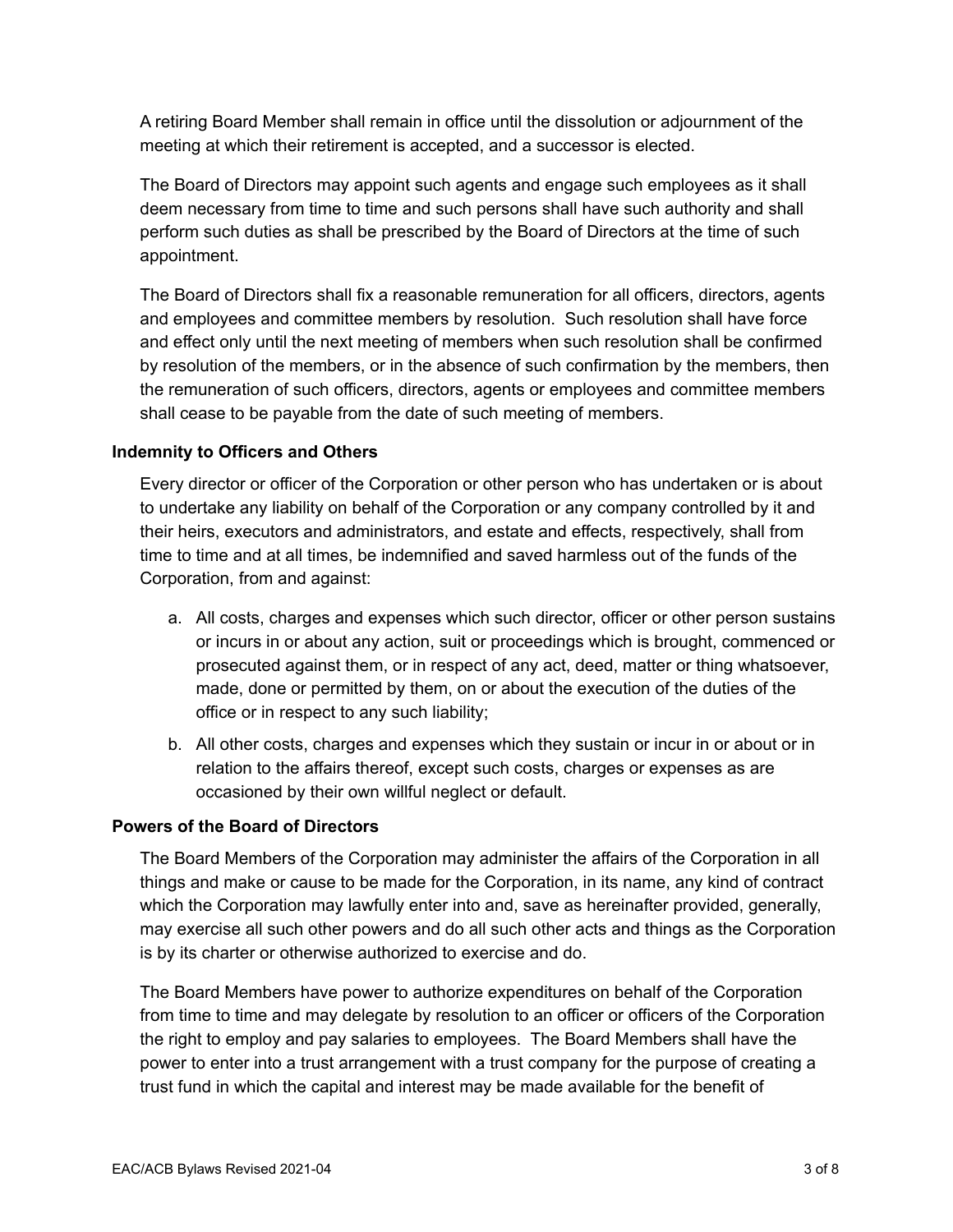promoting the interest of the Corporation in accordance with such terms as the Board of Directors may prescribe.

The Board of Directors shall take such steps as they may deem requisite to enable the Corporation to acquire, accept, solicit or receive legacies, gifts, grants, settlements, bequests, endowments and donations of any kind whatsoever for the purpose of furthering the objects of the Corporation.

## **Officers**

The officers of the Corporation shall be a President, Vice President, Secretary and Treasurer and any such other officers as the Board of Directors may determine. The same person may hold any two (2) offices but only in unusual circumstances.

The Board Members of the Corporation shall hold office for two years from the date of appointment or election or until their successors are elected or appointed in their stead. Board Members shall be subject to removal by resolution of the Board of Directors at any time. The position of officer/director shall automatically be vacated:

- a. If the Board Member has resigned office by delivering a written resignation to the Secretary of the Corporation;
- b. If the Board Member is found by a court to be of unsound mind;
- c. If the Board Member becomes bankrupt or suspends payment or compounds with their creditors;
- d. If at a special general meeting of the members, a resolution is passed by three-quarters (3/4) of the members present at the meeting that the Board Member be removed from office;
- e. On death.

Provided that if any vacancy shall occur for any reason in this paragraph contained, the Board of Directors by majority vote may, by appointment, fill the vacancy with a member of the Corporation. Each person so appointed will serve until the next annual meeting at which time such vacancy shall be filled by an election of the members.

# **Duties of Officers**

The PRESIDENT shall be the chief executive of the Corporation and shall preside at all meetings of the Corporation and of the Board of Directors. The President shall have the general and active management of the affairs of the Corporation. The President shall see that all orders and resolutions of the Board of Directors are carried into effect. The President shall be ex-officio a member of all committees with the specific exception of the Nominating Committee and shall have a casting vote in case of a tie. The President will prepare and submit to the Board at the annual meeting a statement and report of the preceding year for its approval. The President shall be the custodian of the corporate seal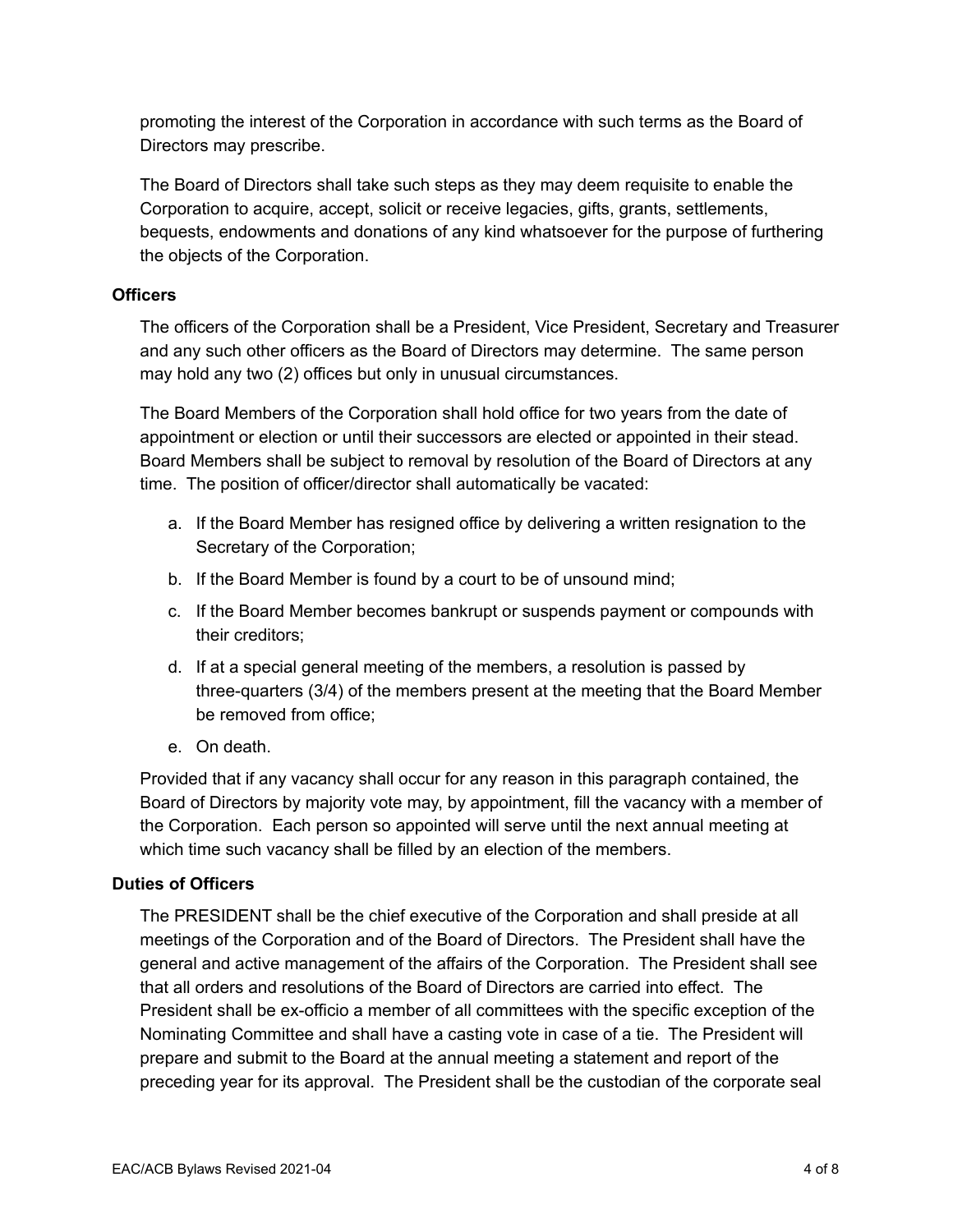which shall be delivered only when authorized by a resolution of the Board of Directors to do so, and to such person or persons as may be named in the resolution.

The VICE PRESIDENT shall, in the absence or disability of the President, perform the duties and exercise the powers of the President and shall perform such other duties from time to time be imposed upon the Vice President by the Board of Directors. Should both the President and the Vice President be absent or disabled, the performance of their powers and duties shall be delegated to a chairperson appointed by the Board of Directors.

The TREASURER shall have the custody of the funds and securities of the Corporation and shall keep full and accurate accounts of all assets, liabilities, receipts and disbursements of the Corporation in books belonging to the Corporation and shall deposit all moneys, securities and other valuable effects in the name and to the credit of the Corporation in such chartered bank or trust company, or, in the case of securities, in such registered dealer in securities as may be designated by the Board of Directors from time to time. The Treasurer shall disburse the funds of the Corporation as may be directed by proper authority taking proper vouchers for such disbursements and shall render to the President and Board Members at the regular meeting of the Board of Directors, or whenever they may require it, an accounting of all the transactions and a statement of the financial position, of the Corporation. The Treasurer shall also perform such other duties as may from time to time be directed by the Board of Directors.

The SECRETARY shall be empowered by the Board of Directors, upon resolution of the Board of Directors, to carry out the affairs of the Corporation generally under the supervision of the officers thereof and shall attend all meetings and act as clerk thereof and record all votes and minutes of all proceedings in the books to be kept for that purpose. The Secretary shall give or cause to be given notice of all meetings of the members and of the Board of Directors and shall perform such other duties as may be prescribed by the Board of Directors or President, under whose supervision the Secretary shall be.

The duties of all other officers of the Corporation shall be such as the terms of their engagement call for or the Board of Directors requires of them.

All Board Members of the Corporation shall hold office for two (2) years in any one position with the privilege of re-election for one more term but should automatically vacate all positions for one (1) year after having served on the Board for twelve (12) consecutive years.

# **Execution of Documents**

Contracts, documents or any written instruments requiring the signature of the Corporation shall be signed by any two (2) officers. All contracts, documents and written instruments so signed shall be binding upon the Corporation without any further authorization or formality.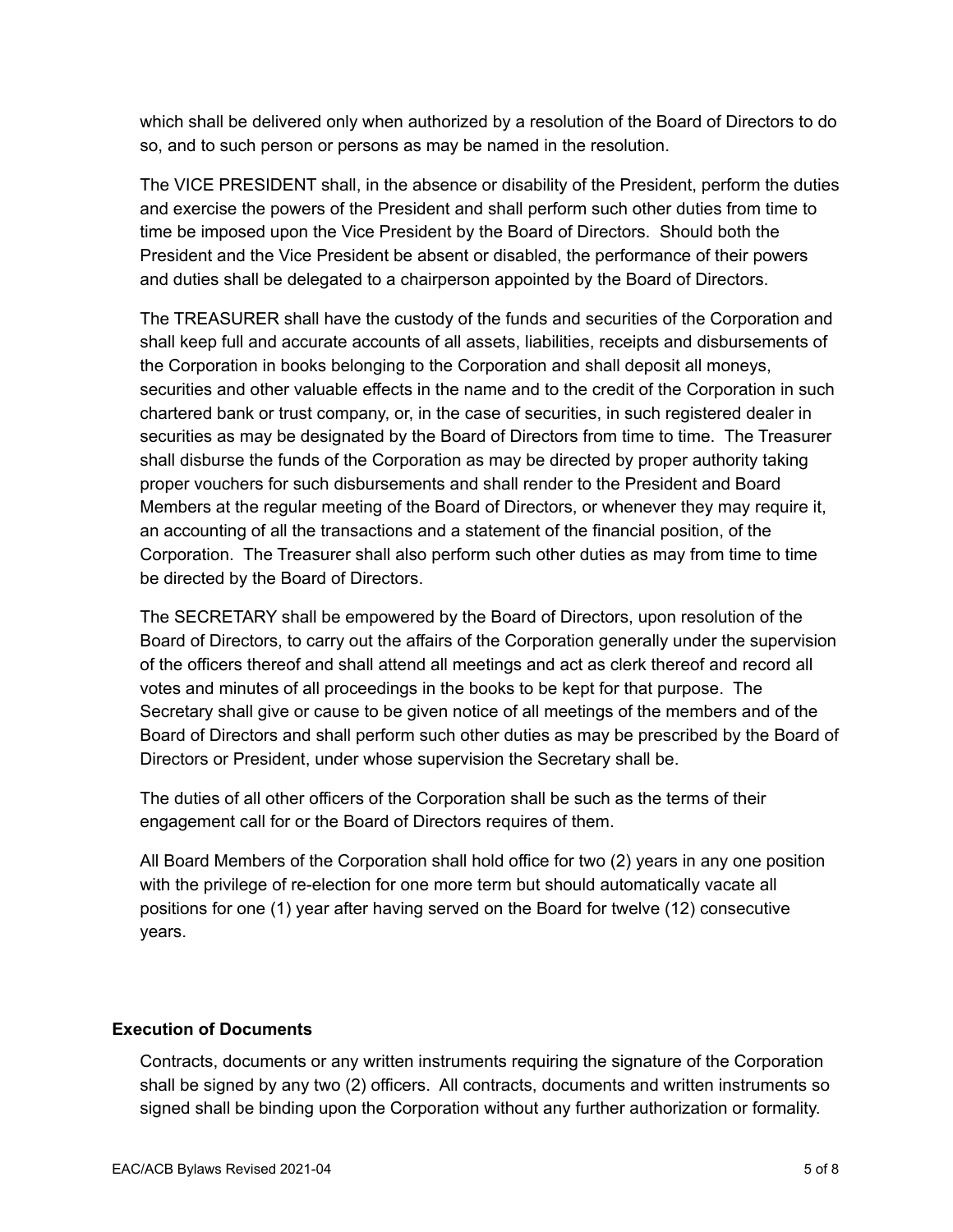The Board of Directors shall have power from time to time by resolution to appoint an officer or officers on behalf of the Corporation to sign specific contracts, documents and instruments in writing. The Board of Directors may give the Corporation's power of attorney to any registered dealer in securities for the purposes of the transferring of and dealing with stocks, bonds, and other securities of the Corporation. The seal of the Corporation when required may be affixed to contracts, documents and instruments in writing signed as aforesaid or by any officer or officers appointed by resolution of the Board of Directors.

#### **Meetings**

The annual or any other general meeting of the members shall be held at the head Office of the Corporation or at any place in Canada as the Board of Directors may determine and on such day as the said Board Members shall appoint.

At every annual meeting, in addition to any other business that may be transacted, the report of the Board Members, the financial statement and the Review Engagement report of the accountants shall be presented, and accountants appointed for the Review of Engagement for the ensuing year. The members may consider and transact any business either special or general at any meeting of the members. The Board of Directors or the President or Vice President shall have power to call, at any time, a general meeting of the members of the Corporation. The Board of Directors shall call a special general meeting of members on written requisition of members carrying not less than five percent (5%) of the voting rights. Seventy-five (75) members present at a meeting will constitute a quorum. Proxy votes do not count toward quorum. In extreme situations the Corporation may call a meeting using an electronic format.

A minimum of twenty-one (21) days and no more than sixty (60) days notice shall be given to each voting member of any annual or special general meeting of members. Notice of any meeting where special business will be transacted shall contain sufficient information to permit the member to form a reasoned judgment on the decision to be taken. Notice of each meeting of members must remind the member that they have the right to vote by proxy.

For the purposes of sending notice to any member, Board Member of officer for any meeting or otherwise, the email address of the member, Board Member or officer shall be their last email address recorded on the books of the Corporation. Notice of any meeting and information about special business to be transacted shall be provided as electronic documents as posted on the corporation's website. Members shall be informed of the availability of the electronic documents at the last known email address provided by the member.

Each voting member present at a meeting shall have the right to exercise one (1) vote. A member may, by means of a written proxy, appoint a proxy holder to attend and act at a specific meeting of members, in the manner and of the extent authorized by the proxy. A proxy holder must be a member of the Corporation. A resolution in writing, signed by all the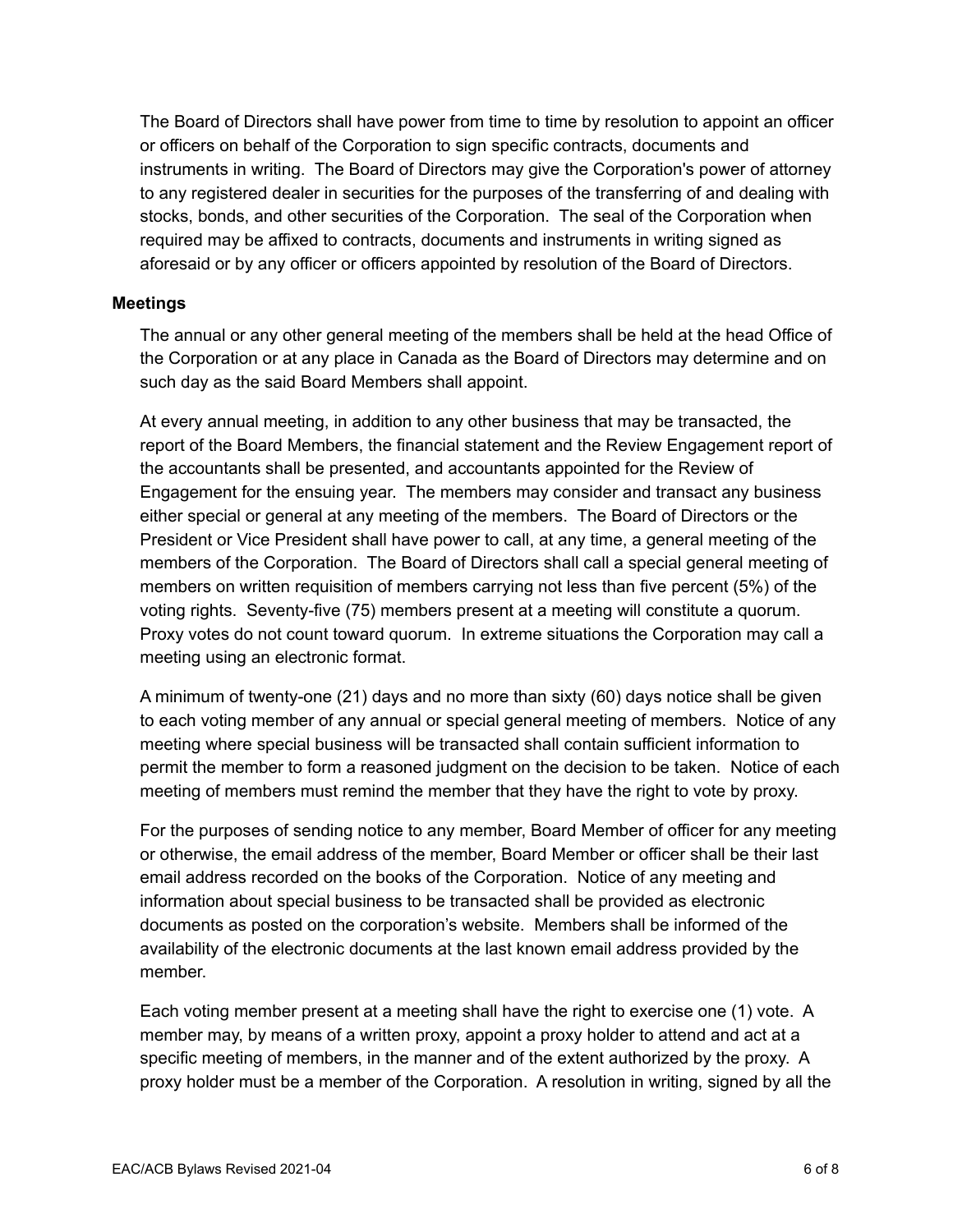members entitled to vote on that resolution at a meeting of members, is as valid as if it had been passed at a meeting of members.

No error or omission in giving notice of any annual or general meeting or any adjourned meeting, whether annual or general, of the member of the Corporation shall invalidate such meeting or make void any proceedings taken thereat and any member may at any time waive notice of any such meeting and may ratify, approve and confirm any or all proceedings taken or had thereat. For purposes of sending notice to any member, Board Member or officer for any meeting or otherwise, the address of the member, Board Member or officer shall be their last address recorded on the books of the Corporation.

## **Voting of Members**

At all meetings of members of the Corporation, every question shall be determined by a majority of votes unless otherwise specifically provided by statute or these bylaws.

## **Financial Year**

Unless otherwise ordered by the Board of Directors, the fiscal year-end of the Corporation shall be August 31<sup>st</sup>.

## **Committees**

The Board of Directors may appoint committees whose members will hold office at the will of the Board of Directors. The Board Members shall determine the duties of such committees.

# **Amendment of Bylaws**

The bylaws of the Corporation not embodied in the letters patent may be repealed or amended by bylaws enacted by a majority of the Board Members at a meeting of the Board of Directors and sanctioned by an affirmative vote of at least two-thirds (**⅔**) of the members at a meeting duly called for the purpose of considering the said bylaw, provided that the repeal or amendment of such bylaws shall not be enforced or acted upon until the approval of the Minister, Industry Canada.

## **Accountant**

The members shall at each annual general meeting appoint an accountant to review the accounts of the Corporation for report to the members at the next annual general meeting provided that the Board Member may fill any casual vacancy in the office of the accountant. The Board of Directors shall fix the remuneration of the accountant.

## **Books and Records**

The Board Members shall see that all necessary books and records of the Corporation required by the bylaws of the Corporation or by any applicable statute or law are regularly and properly kept.